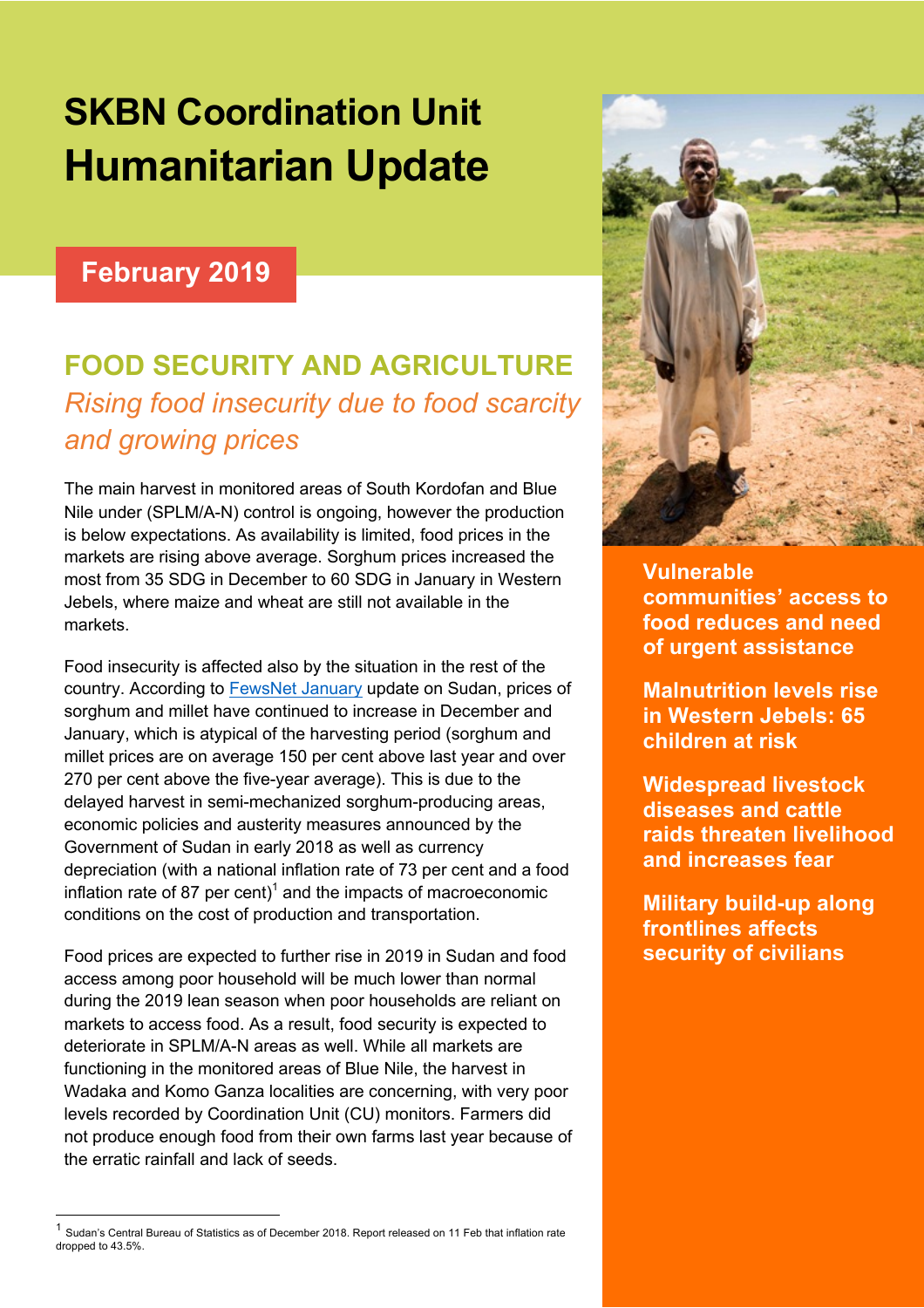

#### *Seasonal calendar for South Kordofan and Blue Nile*

According to CU monitors, communities in Wadaka and Koma Ganza areas depend solely on collecting wild roots and fruits, and households can spend about two to three days without any food to eat. Communities in Koma Ganza have no access to functioning markets in their payam.

With only a few weeks left of the main harvest season in South Kordofan, the poor harvest, as reported previously, continues in Thobo county and Western Kadugli, where sorghum prices started to rise already.

This fragile humanitarian situation urgently requires a broader approach to address the food security situation in Blue Nile and South Kordofan.

The vulnerability of communities has increased due to the economic decline, and the risk factor for humanitarian disaster is going up.



*Wild fruits are the only available food in Komo-Ganza in January 2019.*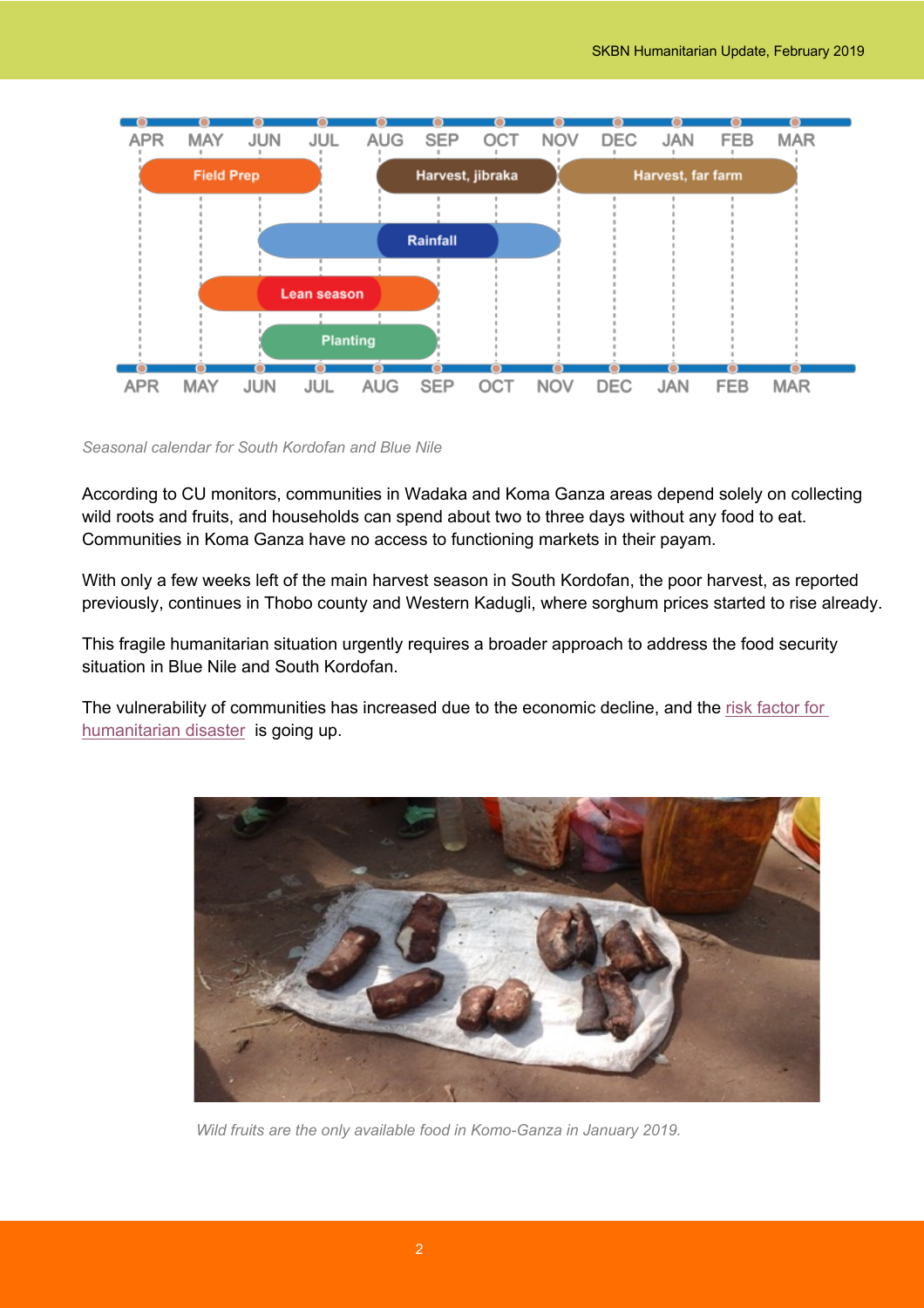### **HEALTH**

#### *Malnutrition levels rise in Western Jebels*

High malnutrition figures continued to be reported from the Western Jebels area of South Kordofan. Overall, 65 cases of children at risk of malnutrition were recorded in the health facilities in January; 13 severely acute (SAM) and 53 moderately acute (MAM). That is directly linked to the food insecurity in this monitored region.

In the Central region of South Kordofan, several acute watery diarrhoea (AWD) cases were recorded in Umdorein County early January, with cases rising now in Buram County. Cases were also reported in Yida refugee camp (South Sudan) and monitoring is ongoing. This again is an indicator of the poor water and sanitation situation in South Kordofan and in Yida, coupled with the presence of dust during the dry season.

A possible case of guinea worm has been reported from Darsumma, in Komo Ganza payam, in Blue Nile and is currently being followed up.

## **ANIMAL HEALTH**

#### *Diseases leaves hundreds of cattle dead*

It's been confirmed that over 200 cattle died in Habila and Dilling counties Western Jebels so far, due to a disease locally known as *umzugalla*. This region is especially vulnerable to diseases as it is locked in geographically with migration routes running through its territory.

In Blue Nile, diseases continue to lead to cattle deaths and tsetse fly is reportedly a widespread problem beyond Komo Ganza as in previous years.

In both regions, cattle are an important source of income for the families. The loss of this asset, coupled with poor harvests, will likely impact negatively on the food security.

# **WASH**

#### *Improved sanitation needed*

No drilling has taken place in the monitored areas for several years and the maintenance of the water infrastructure is lagging. Continued awareness raising is needed among these communities to encourage health seeking behavior and bring down the prevalence of water-borne diseases. Most of the communities in the areas do not make use of latrines and open defecation is still a widespread practice.

Many communities along the Yabus river in Blue Nile are still using water direct from the river for drinking. Drinking contaminated water can cause a series of severe water-borne diseases, including guinea worm.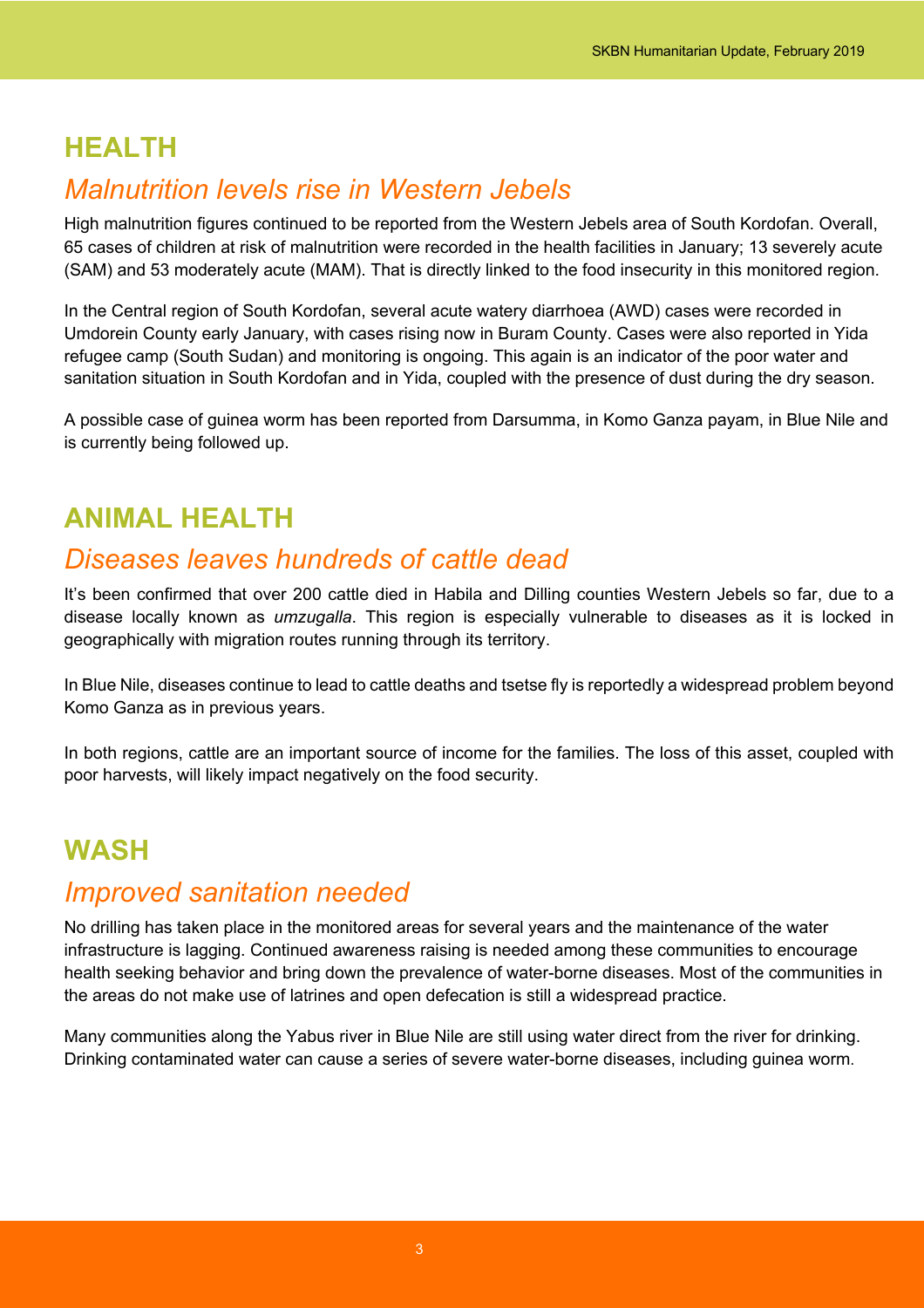#### **EDUCATION**

### *Use of multiples curricula and lack of teachers affects education*

Primary and secondary schools in South Kordofan and Western Jebels are in session. In Blue Nile, some schools opened late and new schools are planned to open in each of the regularly monitored areas. However, the use of the curriculum remains problematic, as both East African and South Sudanese curricula are used depending on teachers and textbooks. That affects the possibility to develop the education sector more organically.

Chali and Wadaga have the lowest pupil enrolment in Blue Nile and retention rate is low. The lack of volunteer teachers is the biggest challenge in the area.

Isolated and scattered settlement of communities in Komo Ganza contributes to the low literacy rate seen in this locality.

# **SECURITY AND PROTECTION**

### *Widespread incidents of cattle raiding*

Renewed military build-up has been observed along the border line between SPLM/A-N and Government controlled areas in South Kordofan and Blue Nile, and more localized insecurity along the frontlines have been reported especially in South Kordofan.

Some traders from Dilling town were stopped by the Sudanese Armed Forces (SAF) and all their goods and the means of transport were taken, including eight donkey carts and the items transported, which had an estimated value of 200,000 SDG, or around \$3800.

Meanwhile, multiple incidents of cattle raiding, allegedly conducted by militias associated to SAF, were reported in the Central region and Western Jebels in January. As a result, over 100 goats and over 100 cows were looted, while one farmer was injured and abducted. These incursions come at a time when some communities started selling livestock to buy food. Cattle raiding not only leaves communities in constant fear of attacks, but it also reduces livelihood opportunities and buying power of vulnerable communities and it leads to adjusted coping mechanisms for grazing and water access. While widespread demonstrations continued in government-controlled areas of Sudan, with the biggest volume reported in the week of 21-28 January, demonstrations were also reported in both SPLM/A-N areas, in support of Sudanese citizens.

| <b>Date</b> | <b>Incident</b>                                                                                                                                                                               |
|-------------|-----------------------------------------------------------------------------------------------------------------------------------------------------------------------------------------------|
| 17 January  | 37 goats were looted by militias in Tollabi payam, Thobo County                                                                                                                               |
| 18 January  | Militias attacked a village in Dabackaia Kaga Payam, Thobo County, in an attempt to<br>raid cattle. As a result, one farmer was wounded and abducted reportedly to Kailak<br>(West Kordofan). |
| 22 January  | Cattle raiders allegedly supported by SAF troops moved from Al-kuwak and Barno<br>(SAF base) and attacked Kabuk village of Kattla payam, Dilling County. 72 cows were<br>looted.              |